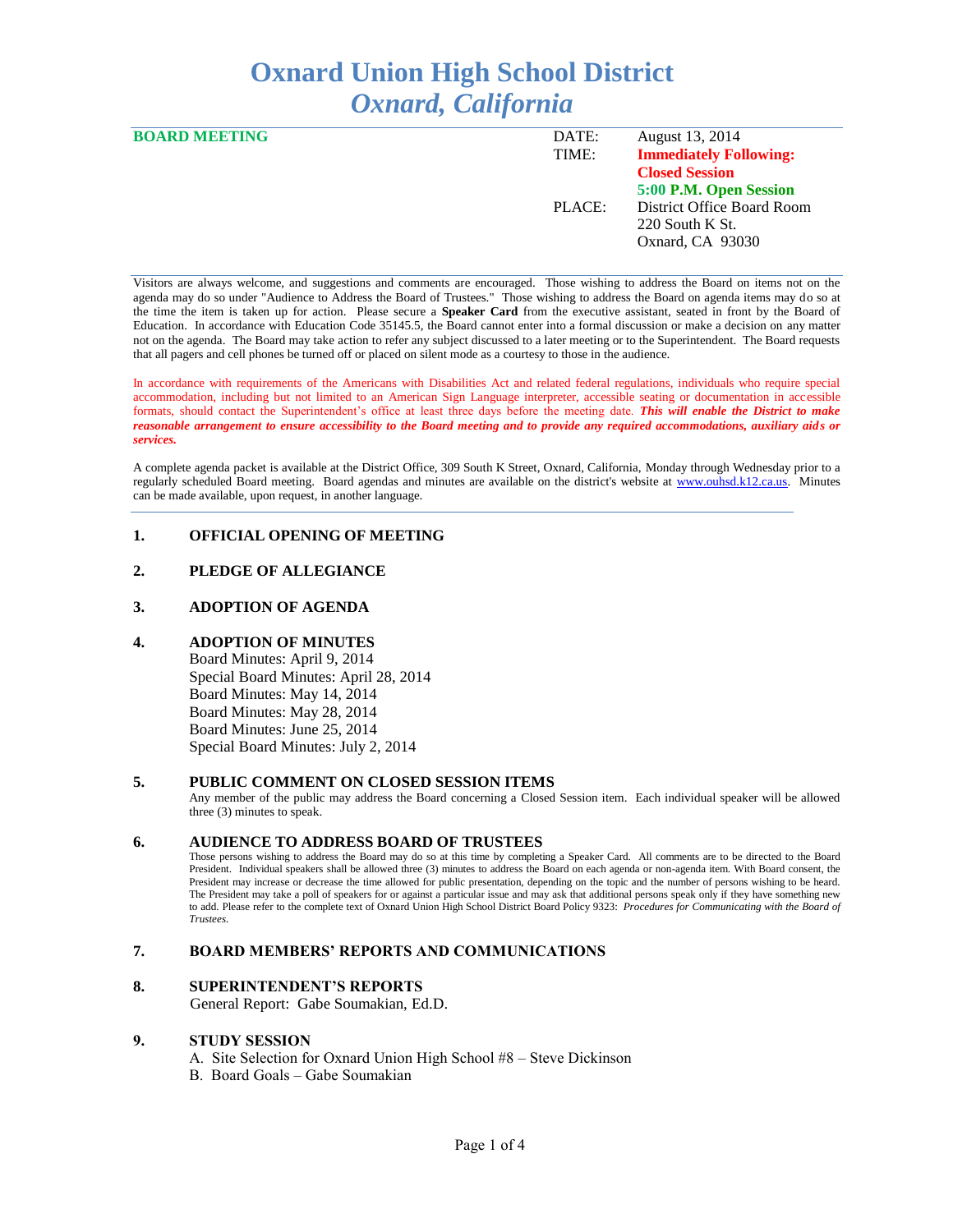Board Meeting Agenda August 13, 2014

## **10. REPORTS TO THE BOARD**

- A. Alternative School of Choice Update Kathy Greaves
- B. Summer Facilities Program Update Steve Dickinson
- C. Rancho Campana High School Update Steve Dickinson

## **11. CONSENT CALENDAR**

- A. Consideration of Approval of Proposal between OUHSD and Kiwitt's General Building for the Flooring Replacement Project at Channel Islands High School
- B. Consideration of Approval of Amendment of Agreement between Oxnard Union High School District and Time Warner Cable to Include Oxnard Adult School (Hueneme Road) Network Connectivity
- C. Consideration of Approval of Purchase Orders and Direct Pays, June 12 July 30, 2014
- D. Consideration of Approval of the Disposal of Surplus Property, May 3 July 31, 2014
- E. Consideration of Approval of Non-Public School Placement for Student Case Number 31, according to the Recommendation of the Student's IEP Team and the Director of Special Education
- F. Consideration of Approval of Agreement between Oxnard Union High School District and STAR of CA to provide IEP services for the 2014-2015 School Year
- G. Consideration of Approval of Agreement between Oxnard Union High School District and Cathleen Lewis for Visual Impairment Services for the 2014-2015 School Year
- H. Consideration of Approval of Agreement between Oxnard Union High School District and Abbott & Burkhart Therapy for Speech Services for the 2014-2015 School Year
- I. Consideration of Approval of Agreement between Oxnard Union High School District and Fagen Friedman & Fulfrost for Special Education Legal Services for the 2014-2015 School Year
- J. Consideration of Approval of Oxnard Union High School District Graduates 2014 Summer School Grads
- K. Consideration of Approval of Quarterly Report on Williams Uniform Complaints for 4th Quarter, April 1, 2014 – June 30, 2014
- L. Consideration of Approval of Agreement between Oxnard Union High School District and Ventura County Office of Education for CCSS Professional Learning
- M. Consideration of *Preliminary Approval* of Out of State Field Trip ACHS, GAPP Team to Germany, March 14-April 4, 2015, Culture and Language Immersion/Exchange Program
- N. Consideration of *Preliminary Approval* of Out of State/Country Field Trip: ACHS Wrestling Team, Las Vegas, NV, December 18, 2014 - December 21, 2014, Regional Wrestling Tournament
- O. Consideration of Approval of Certificated and Classified Personnel
- P. Consideration of Approval of Student Teaching Memorandum of Understanding Between Azusa Pacific University and Oxnard Union High School District
- Q. Consideration of Approval of Credential Programs Memorandum of Understanding Between Ventura County Office of Education and Oxnard Union High School District
- R. Consideration of Approval of Stipulated Student Expulsion by Agreement of the School Principal, the Student, and the Students' Parent/Guardian, as per Board Policy 5144, Section 22
- S. Consideration of Approval of Agreement between Oxnard Union High School District and Ventura County Sheriff's Department to provide a School Resource Officer at Rio Mesa High School for school year 2014-15
- T. Consideration of Approval of Agreement between Oxnard Union High School District and Ventura County Office of Education to provide CAL-SAFE (California School Age Families Education) services for 2014-15 at all high schools
- U. Consideration of Approval of Agreement between Oxnard Union High School District and Gold Coast K9 Police Service Dogs/On Site Detection Services
- V. Consideration of Approval of Agreement between Oxnard Union High School District and Camarillo Police Services to provide School Resource Officers at Adolfo Camarillo High School and Frontier High School for 2014-15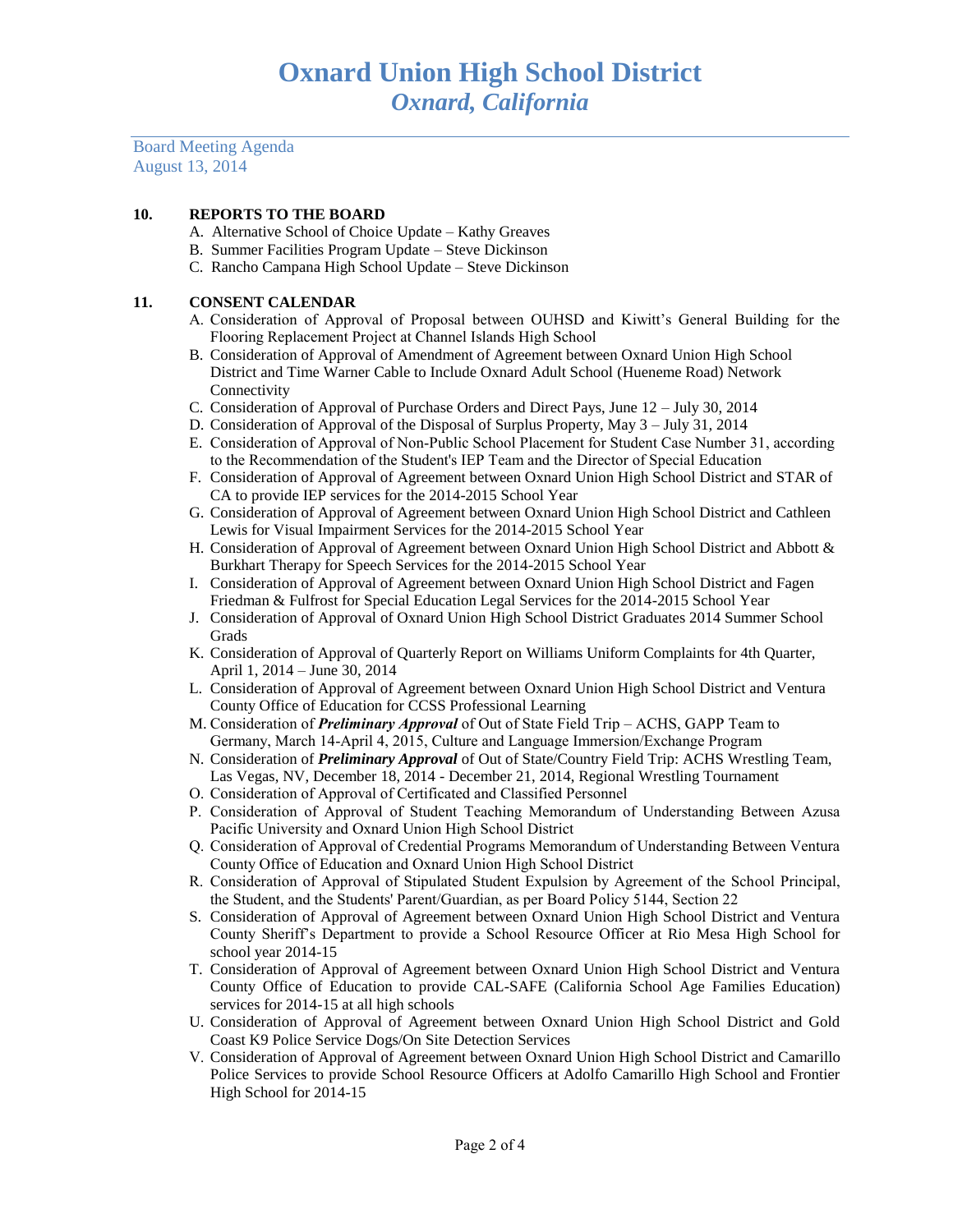Board Meeting Agenda August 13, 2014

- W.Consideration to Approve the Memorandum of Understanding between Oxnard Union High School and Camarillo Hospice (Adolfo Camarillo High School, Pacifica High School, Rio Mesa High School)
- X. Consideration of Approval of Memorandum of Understanding between Oxnard Union High School District and City Impact, Inc. (Adolfo Camarillo High School, Channel Islands High School, Condor High School, Frontier High School, Hueneme High School, Oxnard High School, Pacifica High School and Rio Mesa High)
- Y. Consideration to Approve the Memorandum of Understanding between Oxnard Union High School District and Livingston Nurses Association and Hospice (Oxnard High School)
- Z. Consideration to Approve the Memorandum of Understanding between Oxnard Union High School District and Ventura County Jewish Family Services (Adolfo Camarillo High School, Channel Islands High School, Condor High School, Hueneme High School, Oxnard High School, Pacifica High School, Frontier, and Rio Mesa High School)
- AA. Consideration of Approval of Memorandum of Understanding between Oxnard Union High School District and Interface Children and Family Services
- BB. Consideration to Approve the 2014-2015 Agreement between Oxnard Union High School District and HOBSONS Naviance, Inc. for NAVIANCE SUCCEED
- CC. Consideration of Approval of Memorandum of Understanding between Oxnard Union High School District and Community Law Enforcement Youth Academy-After School Program/Oxnard Police Department- Nicholas Curtis, Program Director

# **12. ACTION ITEMS**

- A. Consideration of Approval of Memorandum of Understanding between Oxnard Union High School District and the Ventura County Community Foundation [First Reading]
- B. Consideration of Consultancy Agreement for a Linked Learning District Coach to Develop Career Pathway Systems
- C. Consideration of Approval of Recommendation of Measure H Bond Oversight Committee Members
- D. Consideration of Approval of Increase to Blackbird Architect's Design Contract for Aquatic Centers Project
- E. Consideration of Approval of Decrease to S.C. Anderson's Final Guaranteed Maximum Price (GMP) for Aquatic Centers Project
- F. Consideration of Approval in Fee and Costs Authorization for California Construction Management – Aquatic Centers Project (Adolfo Camarillo HS and Hueneme HS)
- G. Consideration of Approval of Increase to HMC Architect Contract for Construction Administration for Rancho Campana High School Project
- H. Consideration of Approval of Technology Consulting and Design Services Contract for Rancho Campana High School Project
- I. Consideration of Adoption of Resolution #14-36, Resolution of the Board of Trustees of the Oxnard Union High School District Approving a Purchase Agreement Between the District and the Corporation of the Presiding Bishop of the Church of Jesus Christ of Latter-Day Saints and Delegating Authority to Take Other Actions Necessary to Complete Purchase of Real Property and Temporary Easements
- J. Consideration of Revision of Resolution #14-06 to Revision #14-04 proclaiming the month of February as Black History Month
- K. Consideration of Adoption of Human Resources Board Policy Revisions [First Reading] 4020 Drug & Alcohol Free Workplace
	- 4112.42 Drug & Alcohol Testing For School Bus Drivers
- L. Consideration of Adoption of Revisions to Oxnard Union High School District Board Bylaw 9200: *Limits of Board Member Authority* [Second Reading]
- M. Consideration of Adoption of Revisions to Oxnard Union High School District Board Bylaw 9210: *Qualifications* [Second Reading]